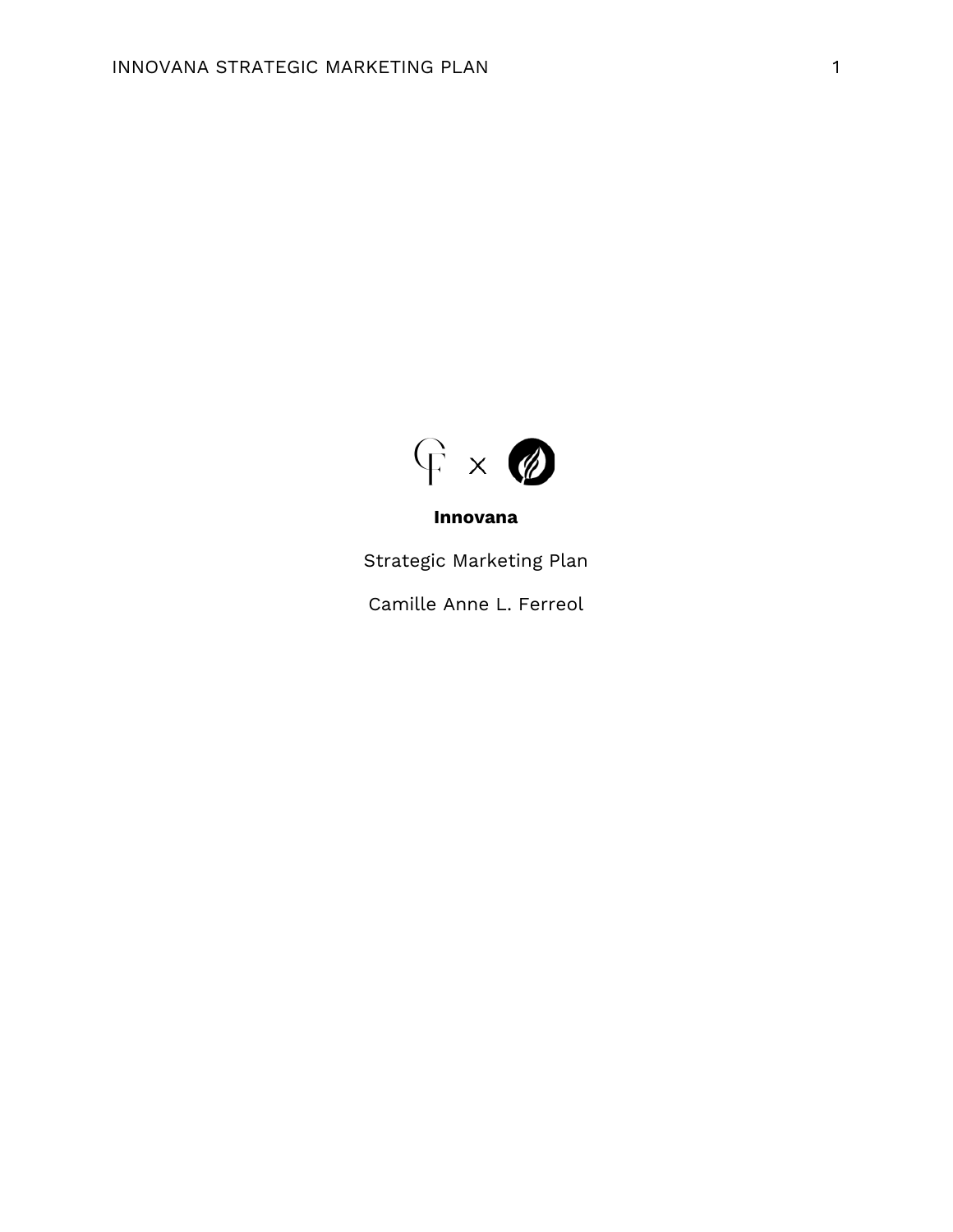# **Identification of the Brand**

The *Innovana* product and brand are independently owned by *Innovana*, Incorporated. There are two versions of the Innovana logo (see Figure 1), a combination mark and a more simplified an abstract symbol.





# Figure 1. Innovana logo

## **Mission Statement**

"What surrounds us is also within us."

Innovana's mission is to put an innovative spin on all things natural by creating low-effort, high-quality biodegradable products that visually and aromatically enhance any personal space, stimulating the world's natural environment in the ambiance of the home, and enhancing the ease and quality of our customers' day-to-day lives.

# **Vision Statement**

We strive to be the trendiest, most affordable one-stop shop to bring the modern homemaker's ideal living space to life by blending the synthetic with the sustainable.

#### **Slogan**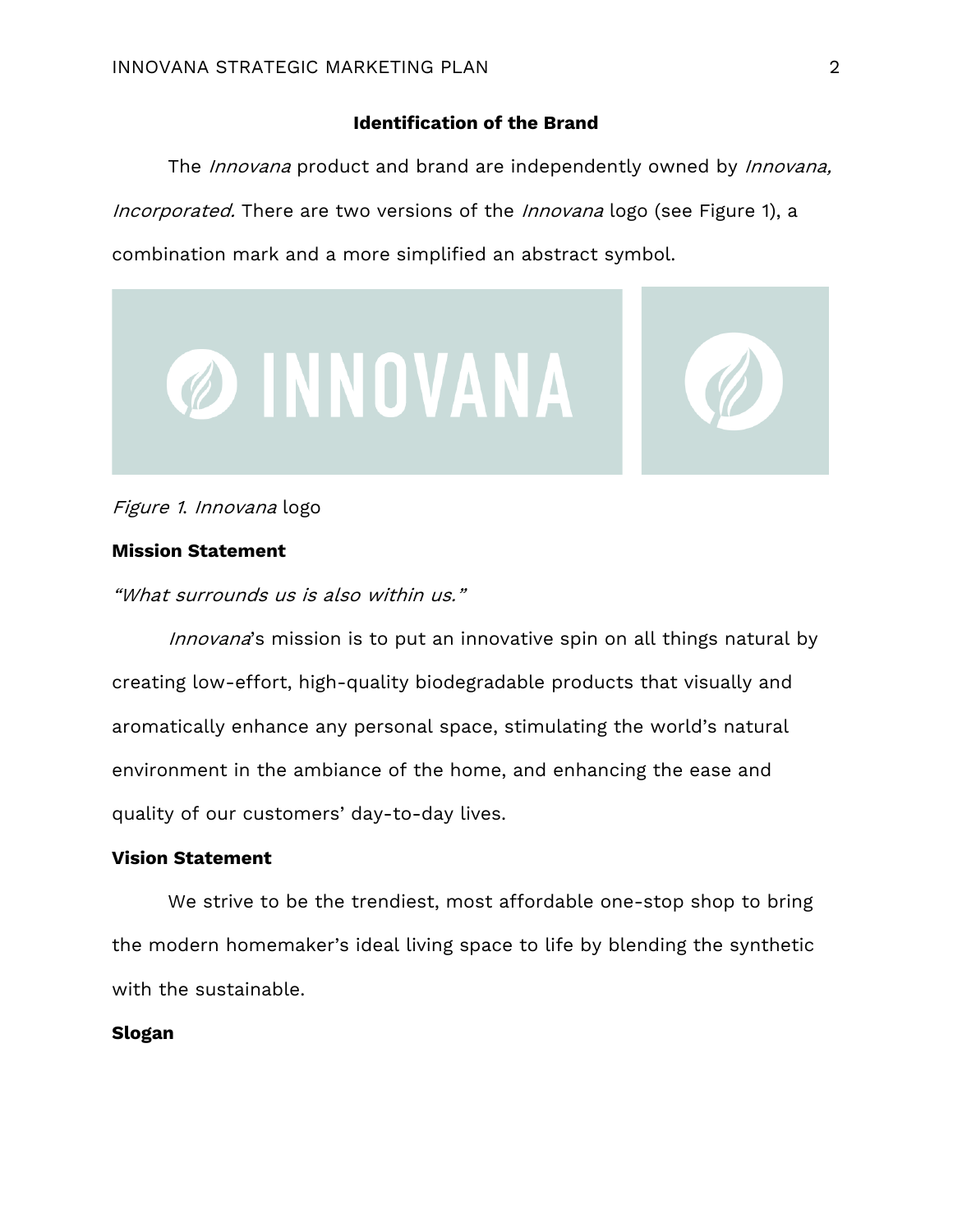As a company, *Innovana*'s tagline is "*Innovana*: *Innovating natural*". The slogan, more commonly used when promoting the product, is "Ever green, ever fragrant."

# **Advertising Opportunity**

Active, industrious women always want to appear effortlessly puttogether in all aspects of their life, especially when it comes to their personal spaces and homes. However, maintaining the cleanliness, aesthetic, and ambiance of these spaces takes a lot of time and effort. *Innovana* provides value for women by making it easier to achieve their ideal personal and home aesthetic in a simple, affordable way. Contrary to other brands, *Innovana* is eco-friendly, enduring, and elegant—ever green, ever fragrant and suitable for everywhere.

#### **Product**

An *Innovana* is an artificial indoor plant and fragrance diffuser in one. The product is eco-friendly; the outer plant body and pot are made from corn starch-based compostable plastic, and the inner "scent bag," a small porous packet inside each potter, contains a biodegradable mix of perfumed desiccants and aromatic ingredients. *Innovanas* come in three different sizes with each size represented by a different type of plant— Large Fern, Medium Vine, and Small Succulent. The product also comes in three different scents-Evergreen, Peaches, and Toasted & Nutty.

Our hand-crafted faux foliage has a natural lifelike appearance yearround and the fragrance in each replaceable "scent bag" lasts for roughly 2-6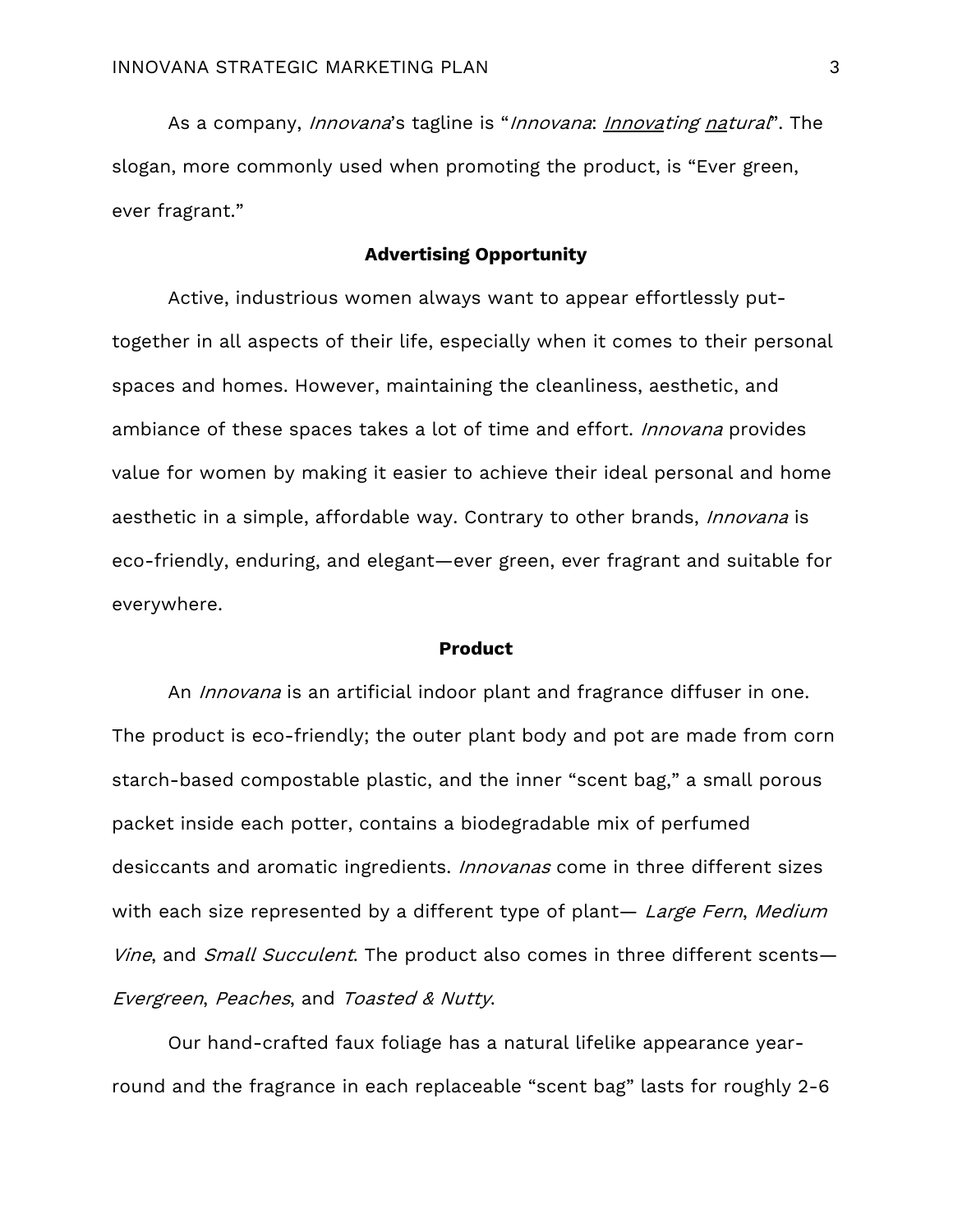months (depending on the size). Our creations include a variety of plants from multiple seasons, an impossible feat to accomplish with living plants. Innovanas are also "death-proof" and require no sunlight, water, soil, or upkeep.

An *Innovana* is the perfect long-lasting, low-maintenance decorative item to enhance the aura of any space.

#### **Packaging and Labels**

Innovanas are sold as is, in pots of various sizes (see dimensions below). New units have a removable cardstock sleeve around the circumference of the pot which have specific product information— company details (name and slogan), the type of plant, type of scent, instructions for set-up, manufacturing materials, general warnings, and the product barcode. The "scent bag" inside each plant comes enclosed in a plastic wrapping to preserve the scent.

### **Product Dimensions**

The Large Fern is 60" x 25" x 25", while the Medium Vine is 20" x 8" x 8", the Small Succulent is 4.5" x 3.5" x 3.5". The size of the scent bag is 16" x 8", 6" x 3", and 2" x 1" respectively.

#### **Unique Selling Proposition**

With its innovative 2-in-1 functionality, an *Innovana* is a decorative artificial indoor plant and a fragrance diffuser in one. It is ever green, ever fragrant.

## **Price**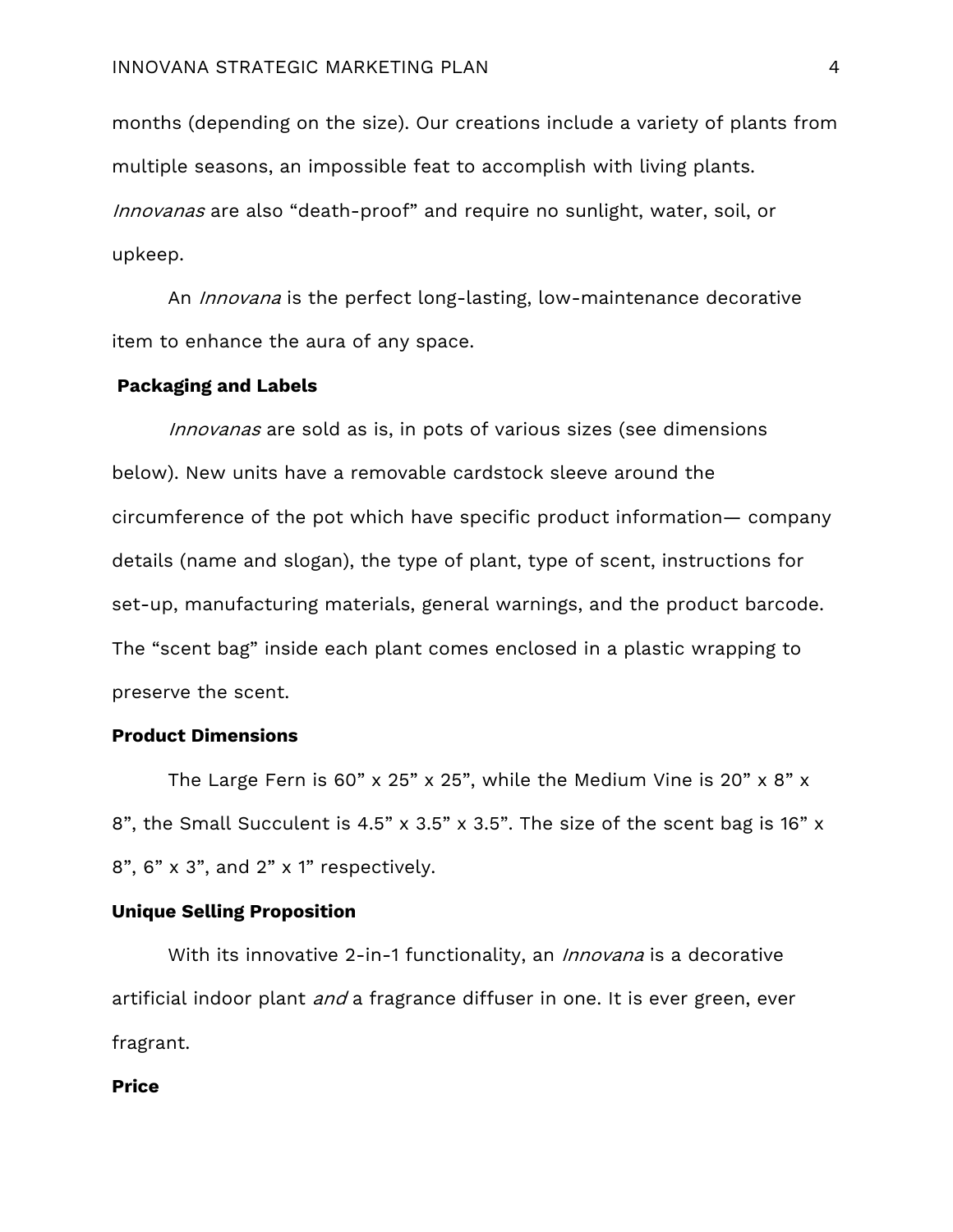The actual price charged to the final consumer at the retailer is \$49.99 for the Large Fern, \$29.99 for the Medium Vine, and \$14.99 for the Small Succulent. The prices for the large, medium, and small single scent bag replacements are \$9.99, \$5.99, and \$2.99, respectively.

The factors that went into consideration when setting these price points were the difference in size among each variation of the product, the costs of product development and distribution, the prices set by direct competitors, and the value or benefit of similar types of products in the market. Based on product dimensions outlined above, there is a clear difference in size, which affected price points on a basic level. Manufacturing costs are roughly estimated to be \$3, \$5, and \$8, respectively for each size variation, while the distribution costs amount to \$5-\$7 per product. This indicates a healthy profit margin of 25% or higher. Based on prices set by competitors, typical artificial plants cost \$10 - \$20 for small sizes, \$20 - \$50 for medium sizes, and \$50 - \$120 for large sizes. *Innovana* not only positions itself on the lower end of these ranges, but also offers a product with higher inherent value due to the additional feature of scent. Other products within the decorative homeware and self-care spaces (i.e. candles, incense sticks, pottery, etc.) have similar price ranges as well, further informing and affirming Innovana's price strategy.

## **Benefits Derived for the Consumer**

An *Innovana* has several functional benefits. Unlike a natural houseplant, it is self-maintaining and does not decay or decompose, meaning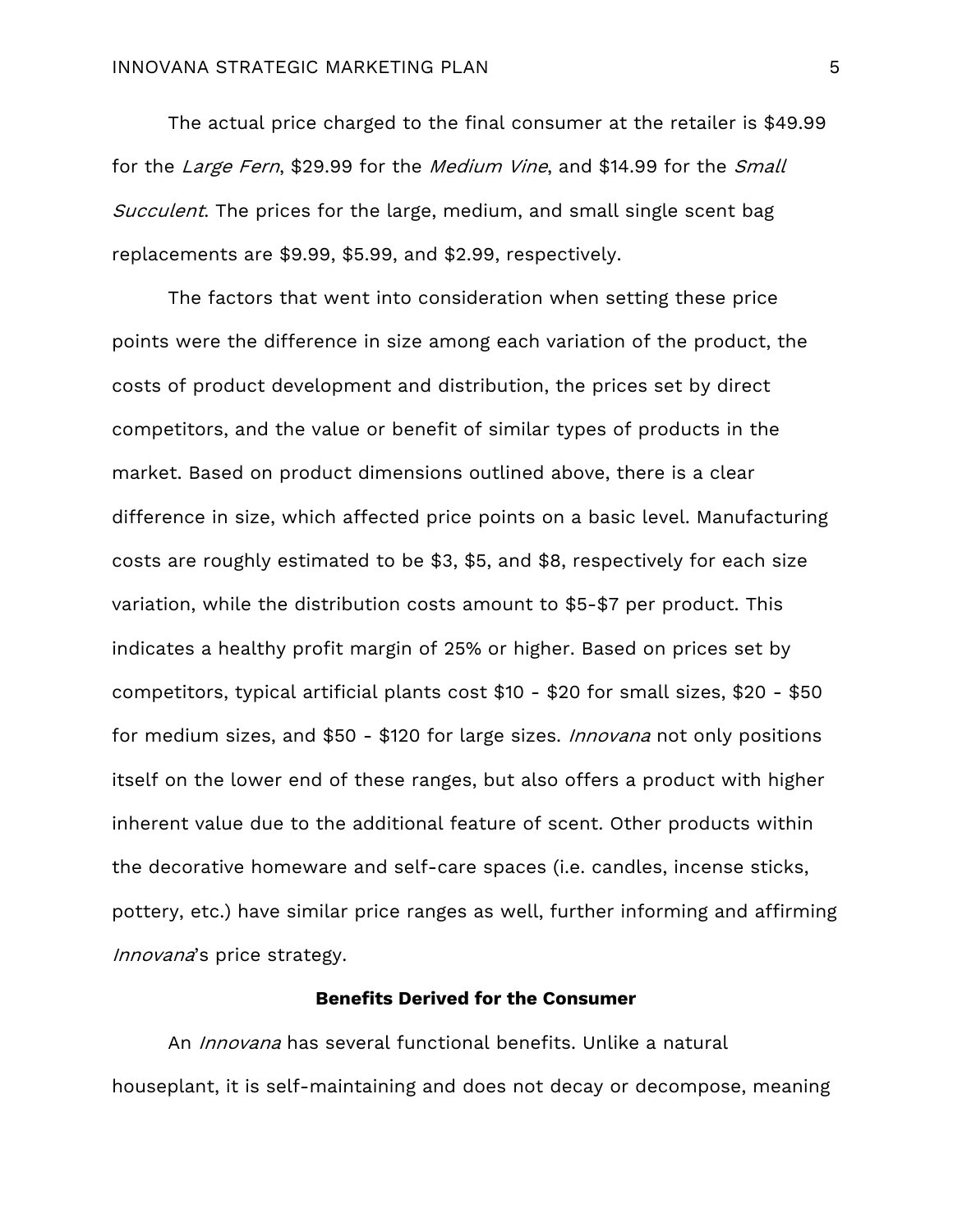#### INNOVANA STRATEGIC MARKETING PLAN 6

it requires little to no attention for months at a time. Changing the scent bag, aside from being a simple, straightforward process, is also an infrequent necessity due to the long-lasting aromatic essence of each individual packet. Overall, the product provides the visual and aesthetic appeal of a natural plant without the accompanying effort. Additionally, it infuses a space with an array of pleasing scents, adding that "final, finishing touch" to the aura created for that space.

Having an *Innovana* can also be tied to various social benefits. Innovanas are among the most cost-efficient artificial plants in the market, making the product a prime choice for those want to be "thrifty" or financially savvy. The product's eco-friendly form also makes it a popular option for environmentally-conscious consumers amongst other artificially made products. As a decorative piece, it becomes a medium to convey personal style when it comes to interior design, and a status-symbol that expresses a well-put-together home and lifestyle.

Consumers purchase an *Innovana* for the main purpose of adding a refreshing, pleasant aroma or masking stagnant odors in common spaces (such as homes, offices, etc.) Similar to the purpose of a scented candle, an Innovana's purpose is to add to the creation of a clean, aromatic ambiance. Purchasing a trendy, decorative piece like an *Innovana* is also a step towards fulfilling personal style goals and achieving one's "ideal home aesthetic", which is likely meticulously curated to be a comfortable space, and is constantly influenced by early adopters and trend-setters.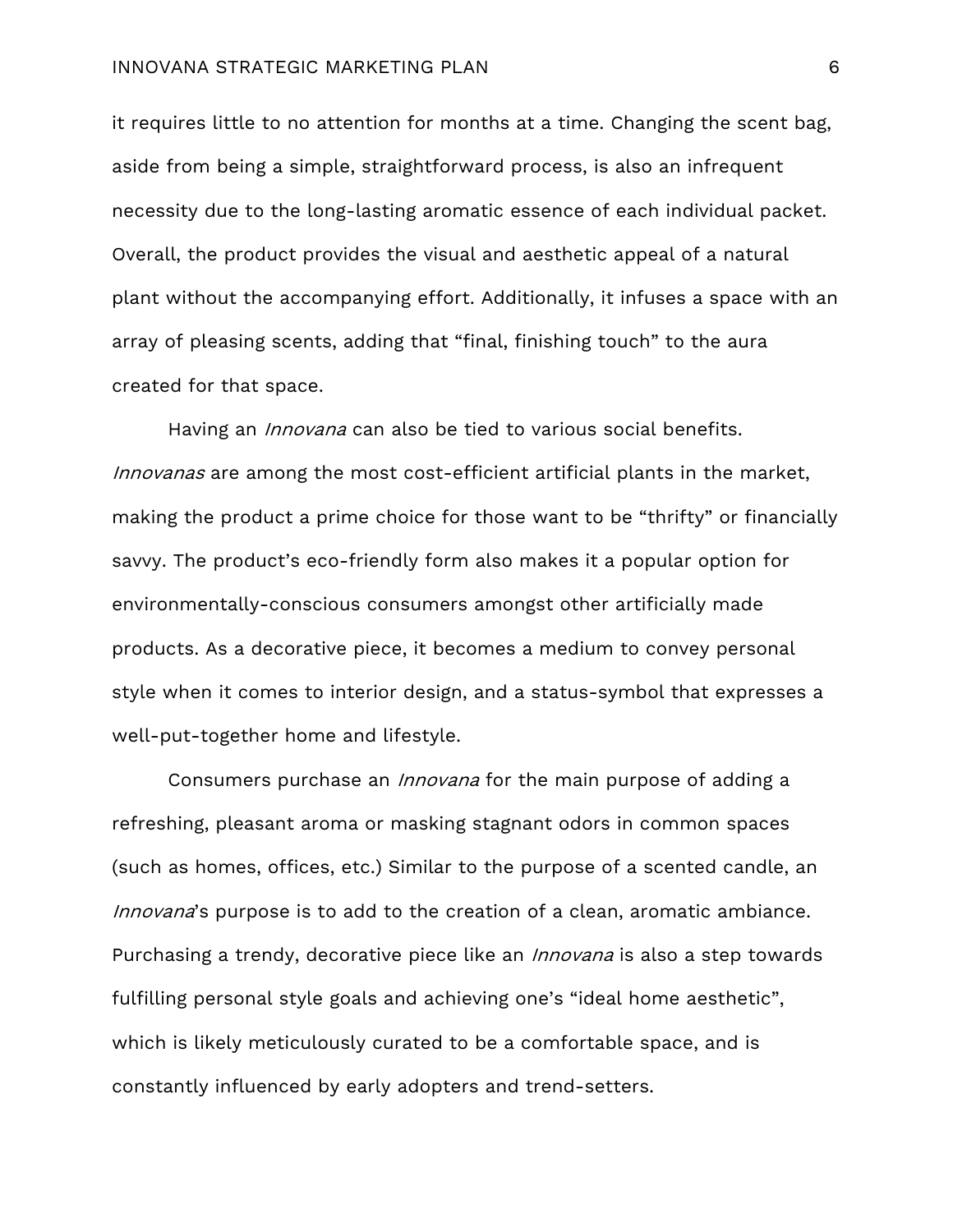## **Advertising Objective**

Innovana's advertising objective is to, first and foremost, inform potential consumers that the brand exists. Innovana is not only a new product to the market but also features new technology. Informing the consumer also entails explaining product functionality and use in the simplest possible manner. Secondly, the advertising objective is to develop positive attitudes toward the product. The ads are meant to communicate the very aesthetic and lifestyle the *Innovana* woman aspires to bring into her own home.

## **Target Market: The Innovana Woman**

## **Demographics**

- **Age Range:** 25 35
- **Gender:** Predominantly female
- **Education:** College-educated; within a couple, at least one partner is college-educated
- **Occupation:** College graduates, graduate students, and early career professionals
	- o Pursuing a higher degree of education (Master's / Ph.D.)
	- o In a full-time position (50 hours / week) and has been in the workforce for an average of 6-8 years
	- o In creative industries (marketing, communications, design, etc.) or women-in-tech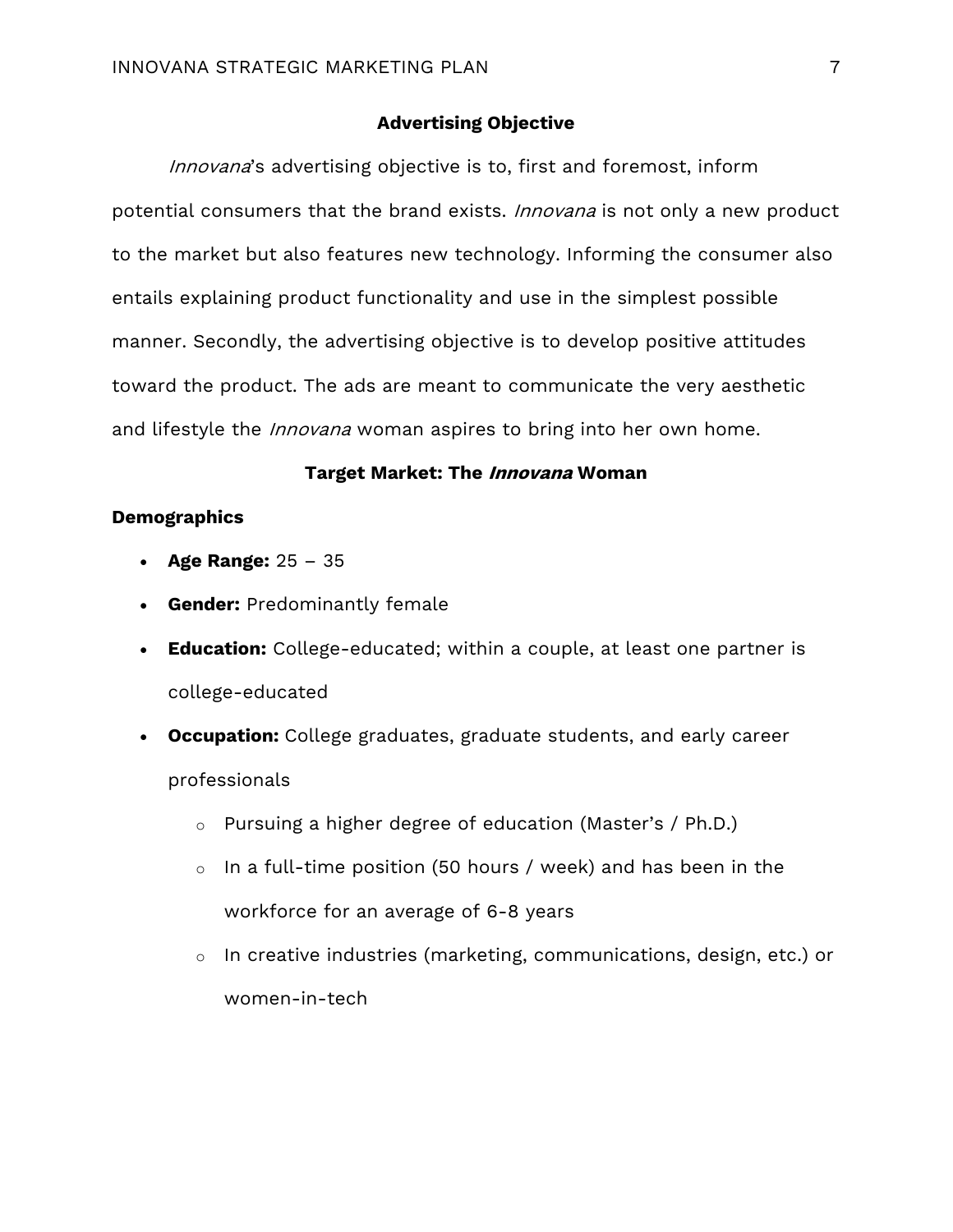- **Income:** Recent graduate / grad student (household income: >\$45,000), Newly-wed (joint household income: \$50,000 - \$100,000), Established career professional: (household income: \$60,000 - \$150,000)
- **Family:** Single or in a committed relationship, but no children.
- **Residence:** Most are temporary; rents an apartment (in a crowded city with minimal space (i.e. NYC) or owns a small suburban home
- **Final Consumer:** Women, themselves (+ mothers, female partners / significant others)
- **Ultimate Consumer:** Women, themselves (+ daughters, female partners / significant others)
- **Media: Apps** (Instagram, Pinterest, Slack, Asana), **TV Shows** (Grey's Anatomy, Queer Eye, Keeping Up with The Kardashians), **Magazines** (Allure, Glamour, Marie Claire)

# **Psychographics: Activities, Interests, Opinions**

## **Stylish Shopaholic**

- Shops frequently, both at malls and online, and has impulsive shopping tendencies (Frequents retailers like Anthropologie, Crate & Barrel, Yankee Candle, Lush, Urban Outfitters, H&M, Zara, Uniqlo).
- Wants to be considered "stylish" and "current"—is fine with spending above her pay grade, especially for trendy items and better-sourced, eco-friendly products.

#### **Social Media Savant**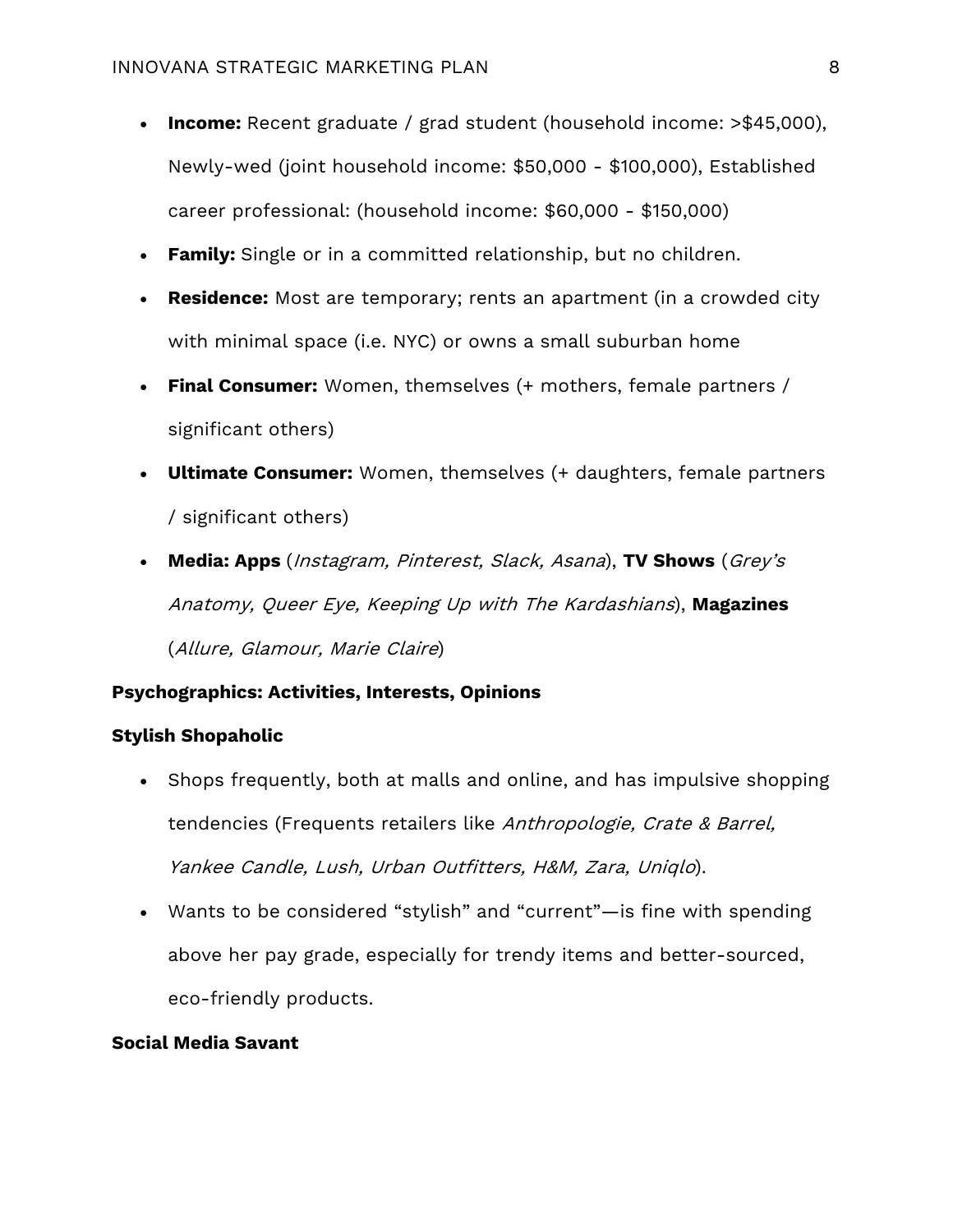- Keeps up-to-date with popular culture and personal taste is dictated heavily by social media influencers—particularly YouTuber videos of product hauls, product reviews, and current trends.
- Carefully curates social media feeds (especially Instagram) and scrolls through sources considered to be "cool".
- Frequently uses *Pinterest* and pins are often related to interior design, decorating, arts and crafts, and her general aesthetic.

## **Relaxation-Starved Busy Bee**

- Constantly stressed and pressed for time throughout the average weekday due to personal responsibilities and commitments (i.e. continuing education, career advancement, typical household chores like cooking and cleaning, etc.)
- Active, industrious woman who rarely ever has "down-time" during the week but carves out personal leisure time and mental care on weekends.
- Because she dislikes restrictive environments like work cubicles or crowded trains she has a strong preference for calm, soothing environments, especially in her home.
- Typically winds down with relaxation-focused activities (i.e. yoga, meditation, flower arrangement, candle-lighting).

## **Image-Conscious Perfectionist**

• Believes aesthetic is as important as convenience—ultimate goal is to create the perfect personal and home aesthetic.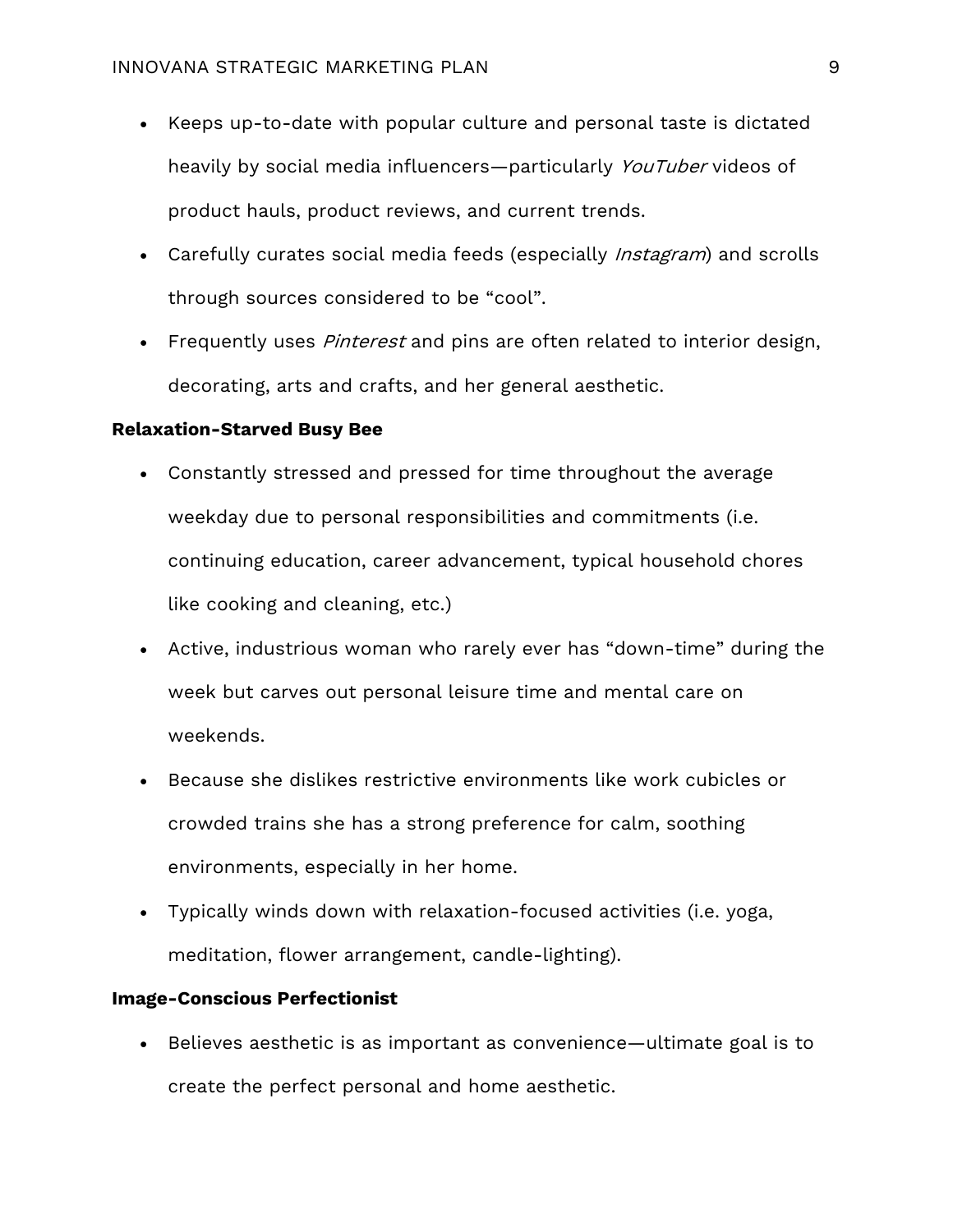- Developed a strong personal "taste" and "style" due to being hyperconscious of other people's opinions and being concerned with her own social image / reputation.
- Believes that a neat space is essential and has zero tolerance for foul odors and messes.

## **Competition**

## **Stages of Brand's Industry or Competitive Marketplace**

In the competitive marketplace, the wide stage would include real plants, scented products, and "green manufacturing" (products that are designed, built or used in an eco-friendly way), the narrower stage would include home décor, and the narrowest stage would include artificial plants and scented decorations.

#### **Competitors**

The brand's competitors include Allstate Floral & Craft, Nearly Natural, Vickerman, Silk Plants Direct, and Laura Ashley. These companies are key rivals because they all operate in the artificial plant décor space and all distribute their products through big box home improvement stores. Another set of competitors would also include companies that operate in the market of scented products (i.e. candles, incense sticks, room spray, etc.), conventional go-to items for setting the mood and ambiance of a space.

#### **Key Rivals**

From the brand's main competitors, the key rivals of *Innovana* are Nearly Natural, Vickerman, and Silk Plants Direct. These companies all operate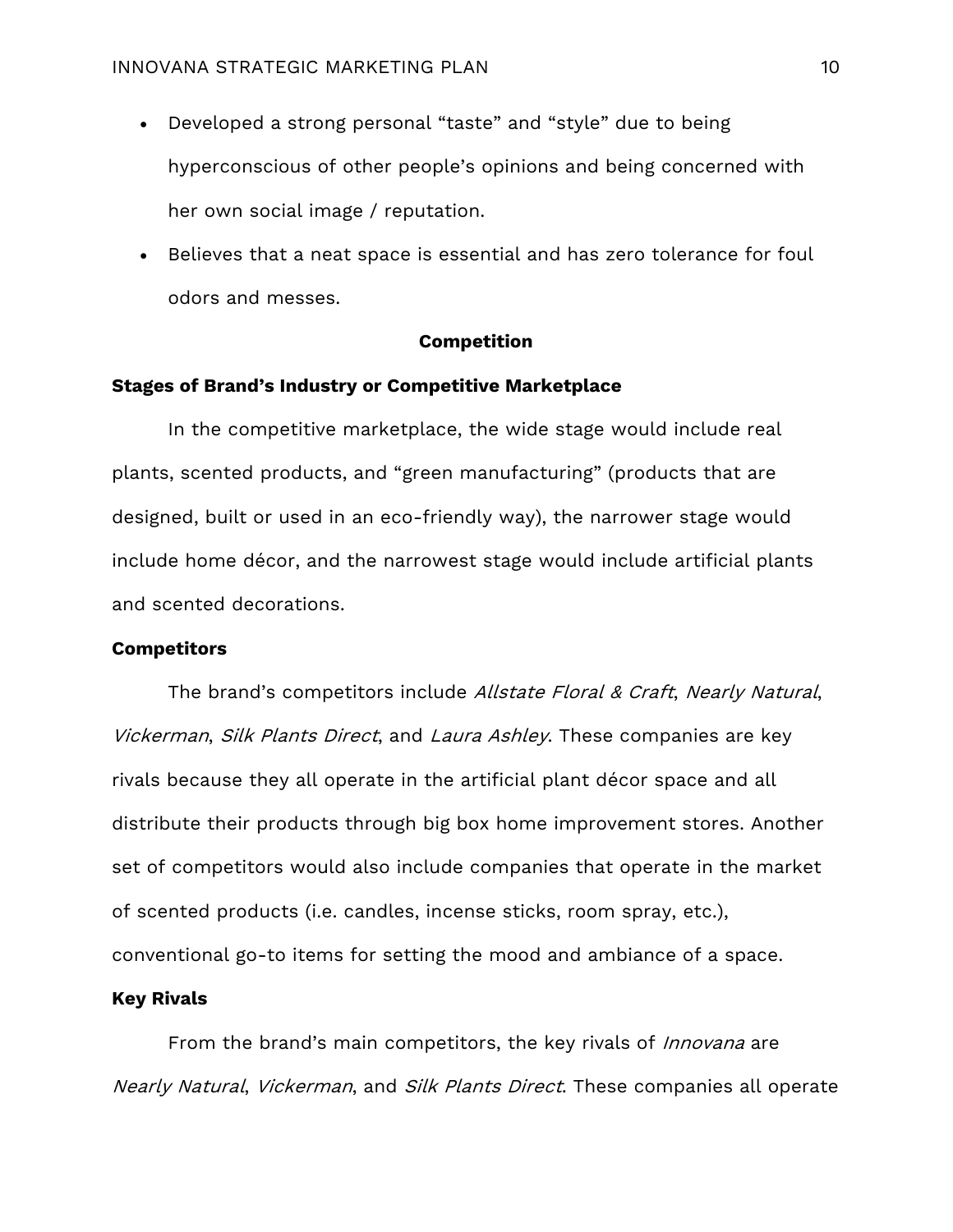in the artificial flora space and have the most similar product offerings and price points. They all stock a similar variety of greenery (i.e. ferns, vines, succulents, etc.) that are manufactured from the same type of material. Most of these brands are not known by name or logo, but all distribute through the same type of well-recognized retailers—big box home improvement stores (i.e. Bed Bath & Beyond) and/or niche retailers (i.e. Anthropologie).

## **Brand Map**

While no product exactly like an *Innovana* (a *scented* artificial plant) currently exists on the market, a categorical comparison can still be made with the prominent artificial plant brands (see Figure 2) and scented candle brands (see Figure 3) that stand as *Innovana*'s main competitors.

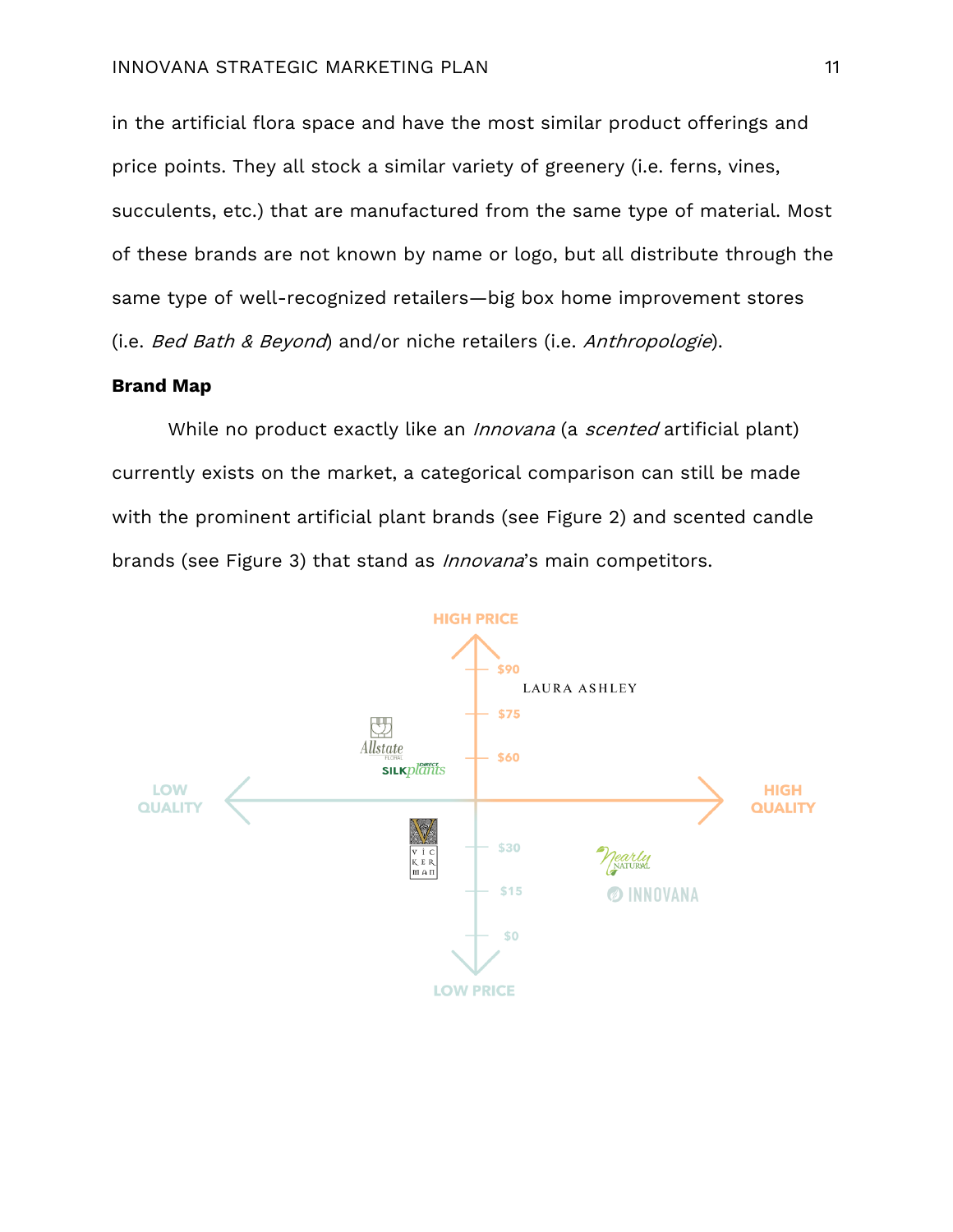Figure 2. Consumer perception brand map for artificial plant brands. This figure shows the product positioning for *Innovana* and other key competitors on a spectrum of average price and quality.



Figure 3. Consumer perception brand map for scented candle brands. This figure shows the product positioning for *Innovana* and other key competitors on a spectrum of average price and quality.

#### **Advertising Appeal**

Innovana's marketing campaign is comprised of the "testimonial" and "plain folks" advertising appeals. The *Innovana* woman is easily influenced by the people she respects. She is a part of the early majority on the product adoption lifecycle curve and, thus, tends to be directly influenced by the early adopters (i.e. social media influencers). Testimonials, quotes or reviews from these micro-celebrities, prove highly effective in compelling *Innovana* women.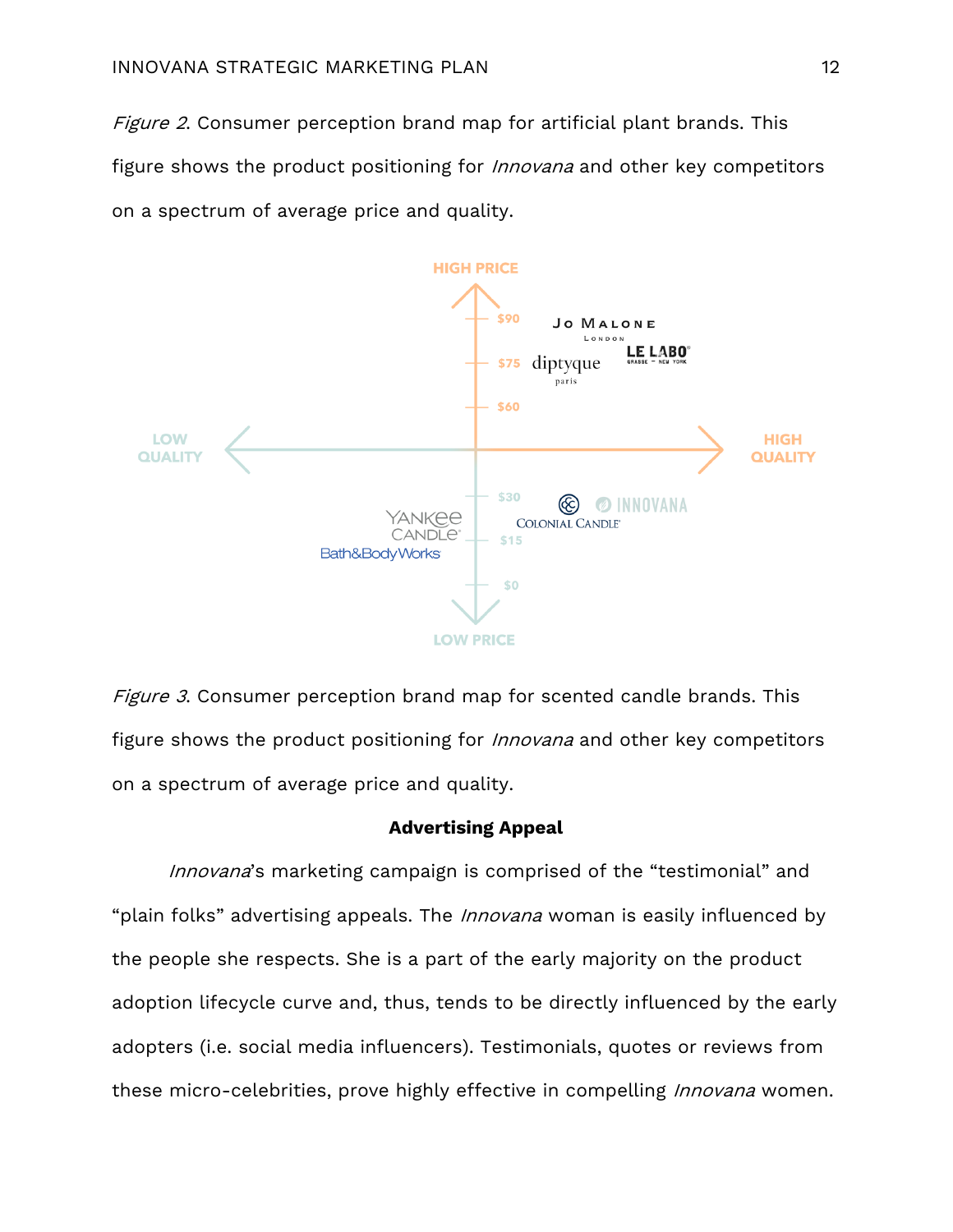Another advertising appeal utilized by the brand is "plain folks", where the average woman within the target audience vicariously experiences the product by finding the aesthetic of the ad relatable, attainable, and instantly achievable through purchase.

## **Creative Theme**

#### **Logo, Typeface, Color Scheme**

Innovana's identity system (see Figure 4) is composed of an abstract logo mark, as well as a combination mark. The former is a pictorial representation of a plant leaf and three wavy lines that indicate smell or aroma. The latter combines this softer symbol with a more clean, modernlooking wordmark (in the typeface "DIN Condensed"), encapsulating the essence of the brand. The signature color is mint green (#CADCDA) and the accent color is light peach (#FFBF8C). Light gray (#E8E8E8) may also be used as a second accent color or base.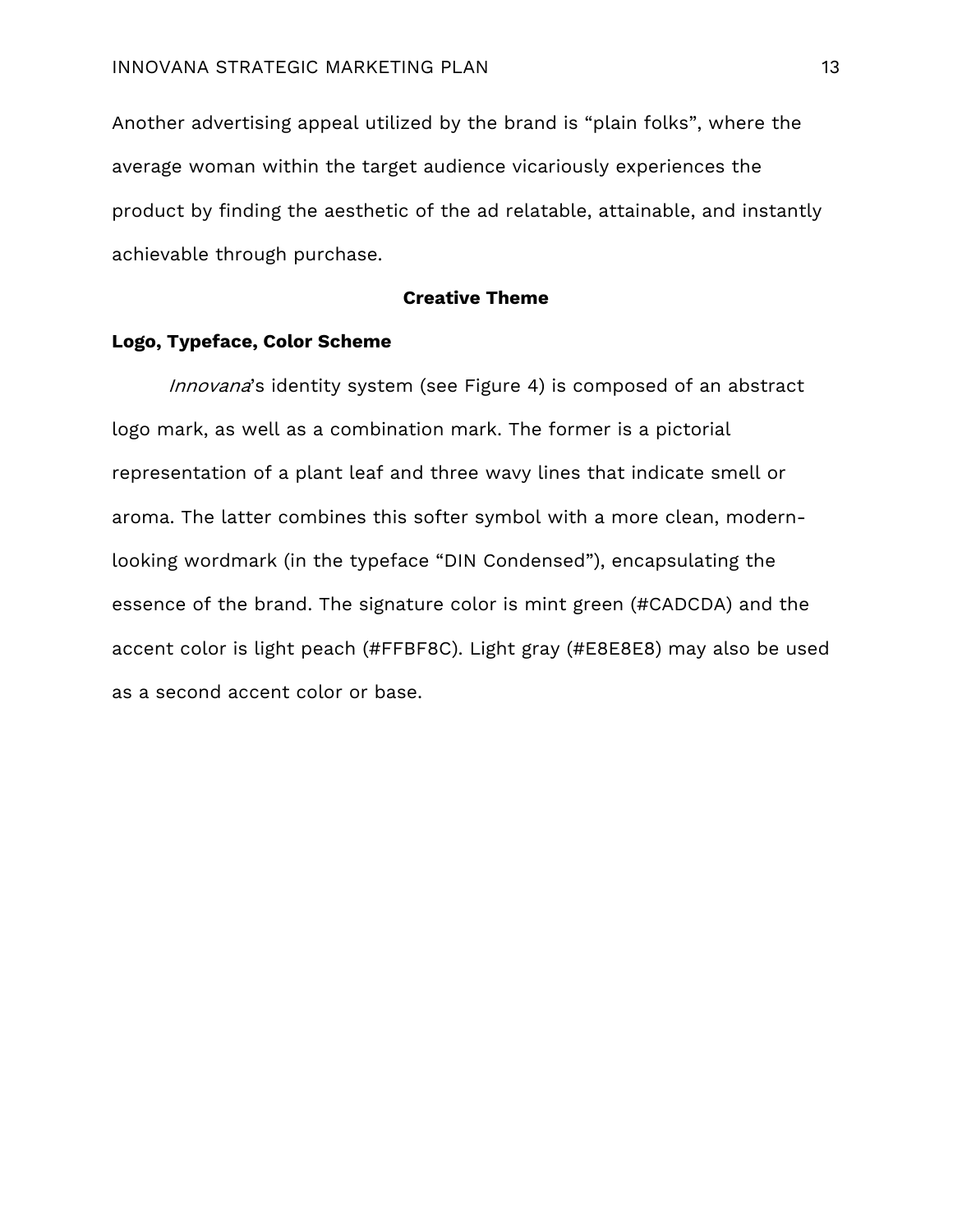

Figure 4. Innovana's brand identity system. This figure illustrates the imagery, the hexadecimal color palette, and the style of type that will be used in branding efforts.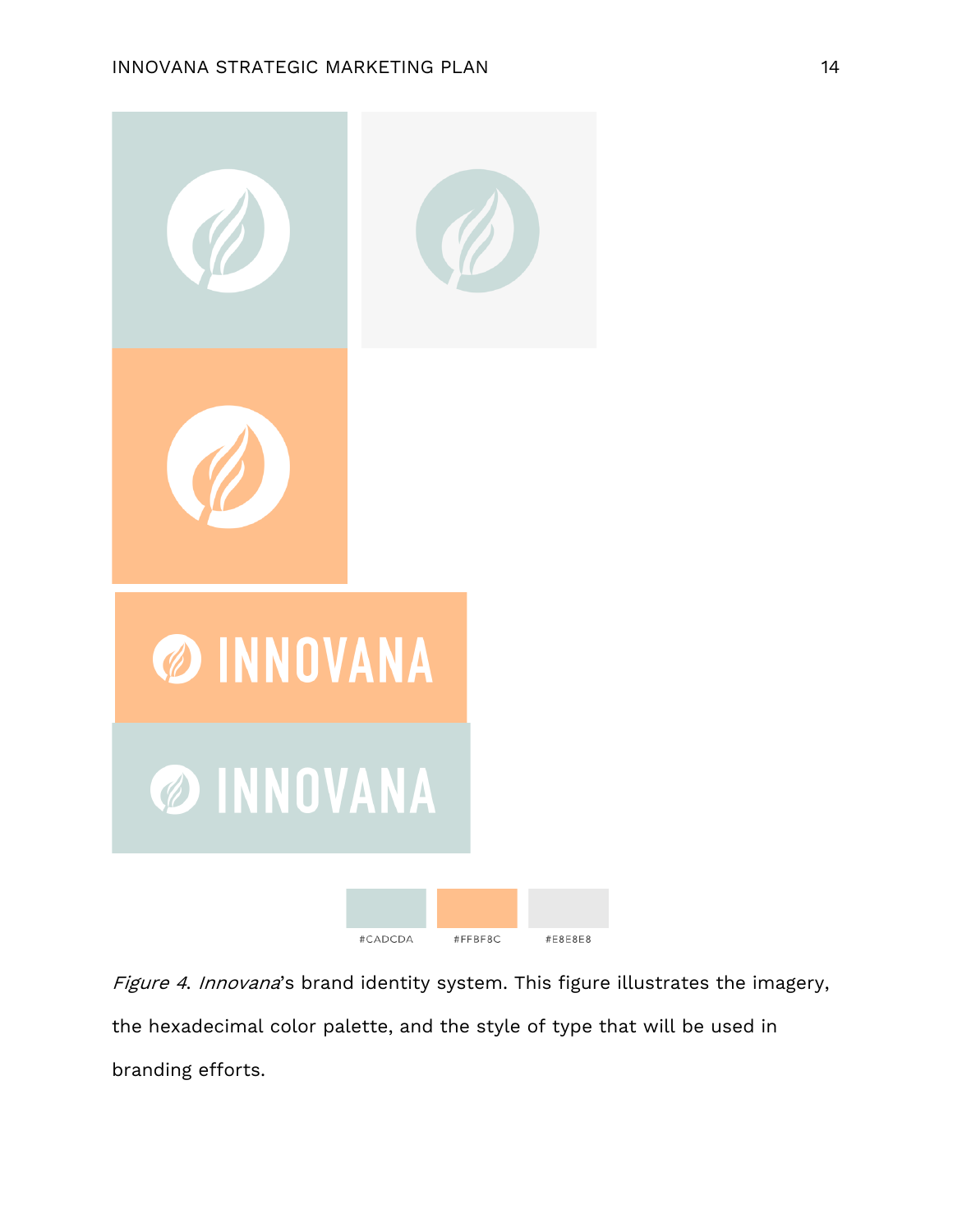# **Ad Campaign Creative Style**

Recurring creative elements such as the color scheme, the typeface, and the slogan will be implemented strictly and consistently throughout the various forms of advertising media. The creative theme will revolve around clean, simple, modern minimalism. Testimonials from micro-celebrities (i.e. specific YouTubers) will also make consistent appearances throughout the ad campaign as a way to leverage user-generated content.

### **Product Positioning**

When customers think of *Innovana*, they do not just envision a trendy, virally-popular, internet-famous item—they think of a product that is a functional must-have. An *Innovana* woman thoroughly enjoys how the Innovana enhances her space and enriches her life. She thinks the product is sold at a great price, is zero-fuss, and fills the gap between low-effort and enjoyable home maintenance.

## **Advertising Media Choices**

## **Magazine Ad Placement (Print)**

The magazine advertisement will be a full-page, right-facing placement in the trendy fashion and lifestyle magazines: Allure, Glamour, and Marie Claire due to their targeted readership of female millennials whose household income does not indicate overly-tremendous affluence (not >\$150,000). This target market is in direct alignment with that of Innovana. The message for the ad features the slogan, with the addition "for everywhere", indicating to the reader that the *Innovana* is suitable for a variety of placements and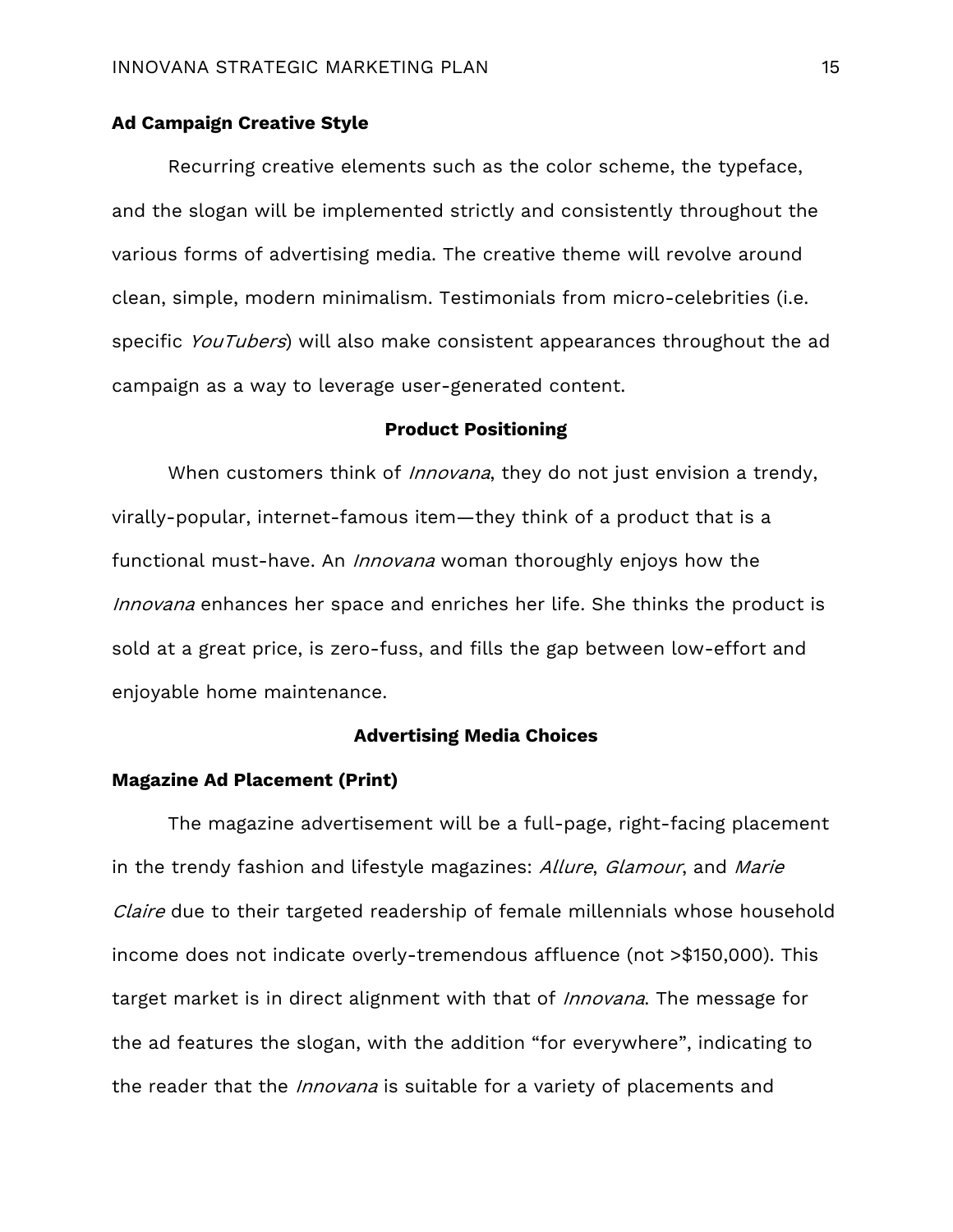#### INNOVANA STRATEGIC MARKETING PLAN 16

spaces. Specifically, the placement will run somewhere among the first couple of pages that fall under the "news and trends" section, where the cover headlines and hot topics are discussed. The placement will run for six months, starting in October and ending in March, targeting the time of the year when the weather starts to worsen for the winter, and plant life start to wane. A full-page photograph of a room interior was selected for the magazine placement because it features all three sizes of *Innovana* plants, while simultaneously showing how *Innovanas* look within a meticulously furnished space, adding to its overall aura and aesthetic.

The "plain folks" advertising appeal was implemented through the setting of photograph—an average bedroom wherein the main focus is on the natural lighting and the *Innovana* plants. *Innovana* women are interested in being sold a lifestyle of peace, calm, and aesthetic satisfaction, so this advertising campaign appeals to her desire for the perfect home balance. The magazine placement is further strengthened with a "testimonial" advertising appeal from Nikki Phillippi, the Innovana brand ambassador and YouTube influencer who is featured in the sponsored Internet advertisement for Innovana. Her testimonial features the key selling point and unique differentiation of *Innovana* plants—that they are simultaneously effortless and refreshing within the home space. This portion of the magazine advertisement attracts reader attention because *Innovana* women are readily swayed by influencers they admire, who inform their own desired aesthetic and home balance.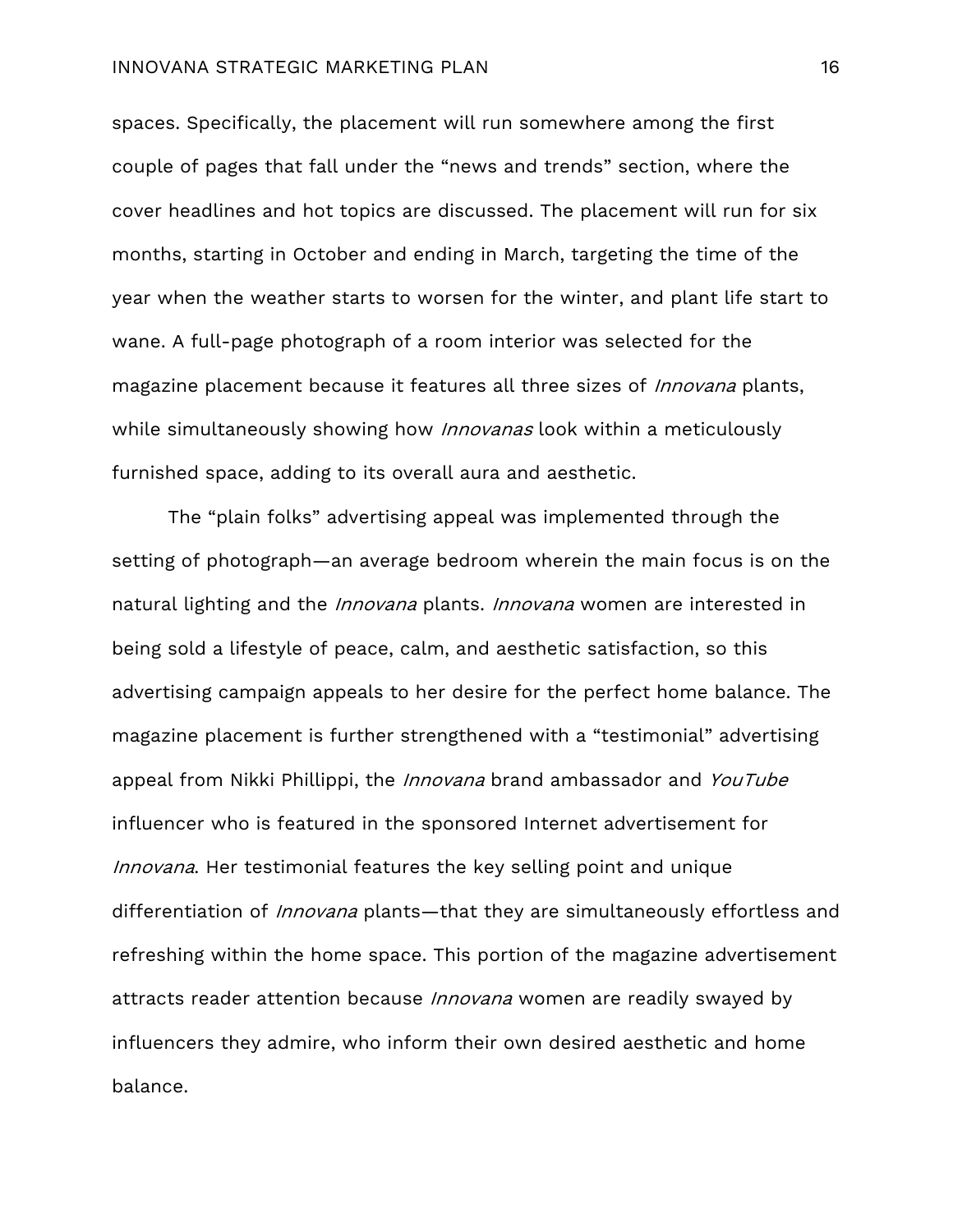The scratch-and-sniff portion of the advertisement shows consistency with other portions of the advertising campaign (i.e. scratch-and-sniff cards featured in the interactive public displays). The scratch-and-sniff feature is meant to have readers interact with the ad (and, thus, spend more time on that page of the magazine) and is also meant to get them excited about these decorative plants that have non-traditional, refreshing smells, especially for placement within the home.

# **Interactive Public Displays (Support Media)**

For the interactive public display advertisement, samples of the Large Fern will be put on display at locations that command heavy foot traffic and are frequented by the ideal Innovana woman-on-the-go. Having actual physical set-ups featuring the product makes it possible to present both the functionality and the aesthetic component of an *Innovana* to average individuals in a natural setting (a "plain folks" advertising appeal). This allows prospective customers to develop positive attitudes towards the product by associating *Innovanas* with the cozy, aromatic spaces they visit often. These locations could include a local non-chain coffee shop, a contemporary, kitschy hotel, a sample apartment unit in an urbanized area, or a co-working space.

Appearance-wise, the *Innovanas* put on display will have the same packaging and label design as the units in-store, simply to introduce and ingrain the visual look of the product in people's minds. The removable cardstock sleeve around the circumference of the pot will have the company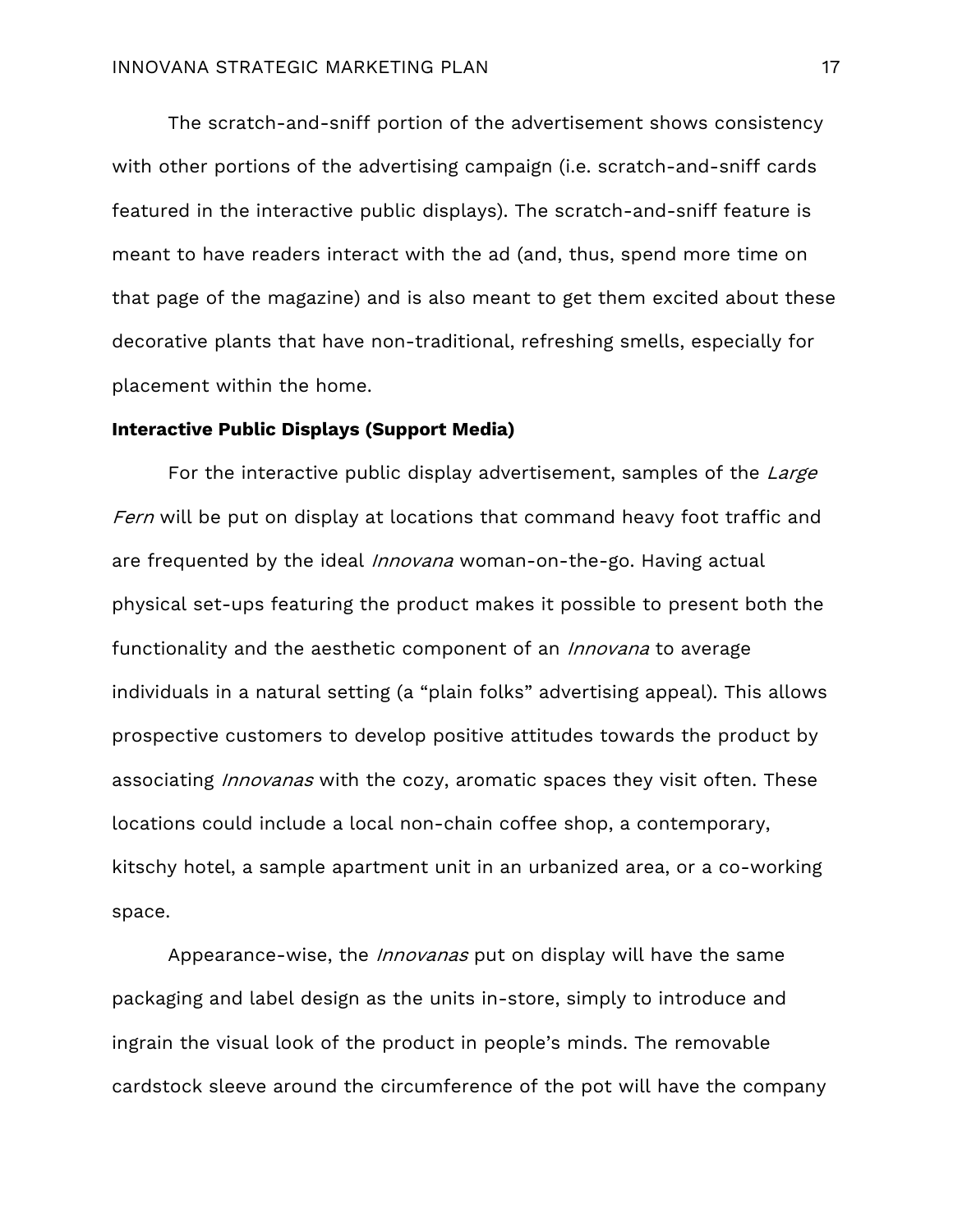name and slogan, the type of plant, the type of scent, as well as instructions for set-up, manufacturing materials, and general warnings. Situated by the display unit, there will also be a small sign holder filled with scratch-and-sniff Innovana business cards (3.5" x 2") that follow Innovana branding conventions (color, typeface, etc.) and are appropriately scented to match the product on display. These will have the company name, tagline, slogan, and website link, as well as a single-use 10% discount code tied to the specific location. This distinct coupon code will also serve as a way to track which display is generating the most website leads and brand awareness / interest to potentially inform which areas to focus marketing efforts on. Ideally, women who take notice of the display ad will appreciate its subtlety (i.e. guerilla marketing), and will be able to witness, firsthand, how an Innovana can be a valuable addition to a space—an extra element enhancing the overall ambiance of her favorite go-to spots.

# **YouTube Sponsored Video (Internet)**

The Internet advertisement comes in the form of a sponsored YouTube video by YouTube influencer, Nikki Phillippi on her own YouTube channel of the same name. She is a woman in her 30's who is married but does not have any children, a perfect fit for the *Innovana* woman's psychographic (AIO) identity, meaning the target audience could easily find her relatable. Her brand and aesthetic is specifically catered to creating the perfect home spaces. This specific video advertisement will take the form of a "house tour", not only because this style of video has been trending on the YouTube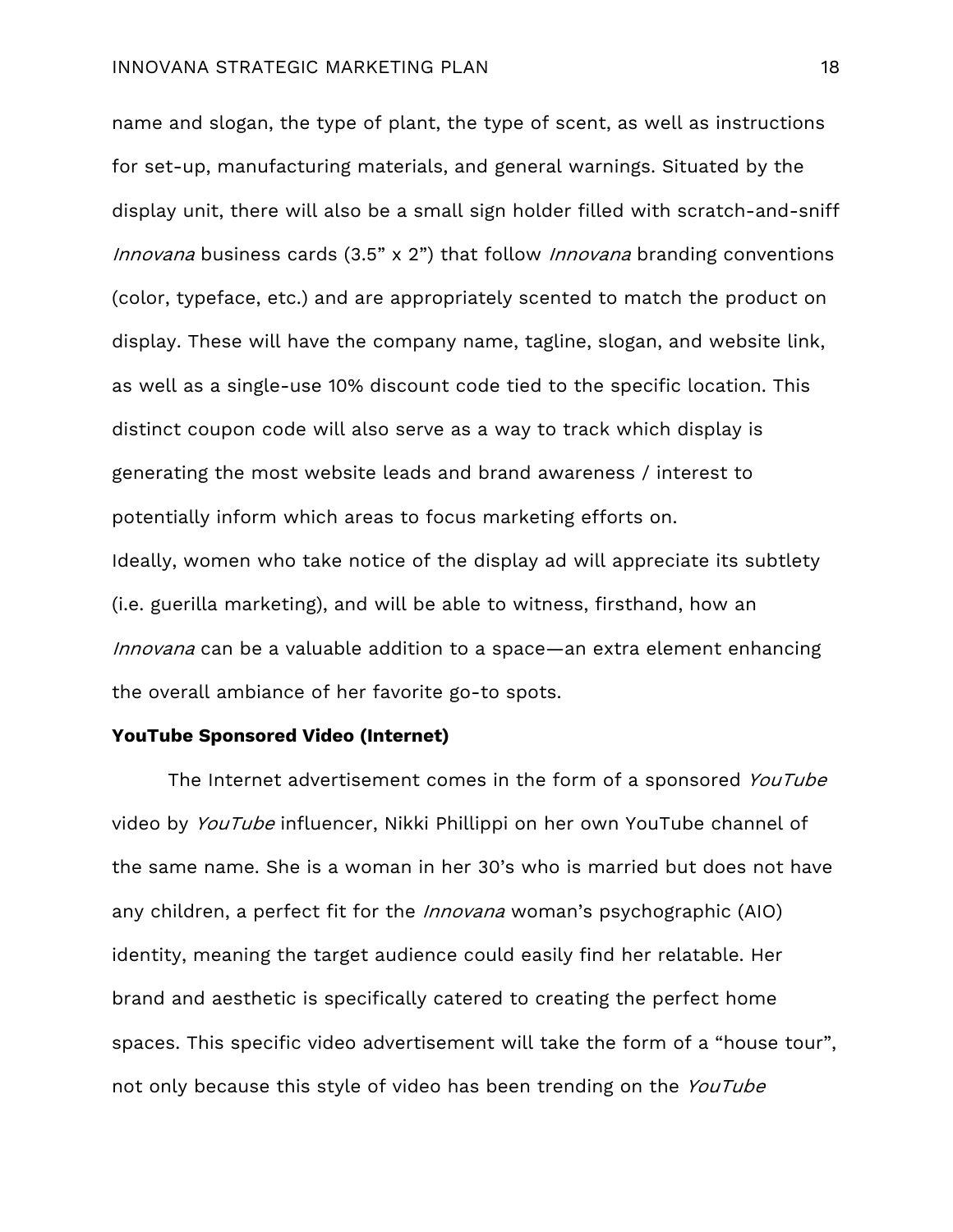platform, but because it also presents a great opportunity to feature all sizes and variations of the *Innovana* plants in a natural setting.

The video will feature three minutes of content, specifically showing Innovana plants situated in various locations within the home, and temporarily displaying the *Innovana* logo and a distinctive coupon code. The influencer's video will resume with the rest of the house tour after the ad, simply because audiences prefer to be marketed to in a subtler way. The *Innovana* woman, despite being easily influenced, likes to believe that she is in command over her own influence. Having the video seamlessly continue into the full house tour is essential for having balance of showcase and authenticity for Innovana's influencer.

The advertisement is a perfect blend of the advertising appeals of "testimonial" and "plain folks", because the influencer is, for the most part, an average woman with an ideal home aesthetic, both showcasing her love for the product while visually featuring it is in its natural setting. The audience can therefore identify with the aesthetic she is projecting due to the visual ambiance it evidently gives her home.

#### **Intro Promo Email (Direct Marketing)**

Individuals who have just purchased an *Innovana* online or have optedin to the mailing list become part of the subscriber database and consequently receive personalized Innovana emails. The first touchpoint the subscriber receives within roughly five minutes of *Innovana* acquiring their email address is the introductory promotional email, which serves to welcome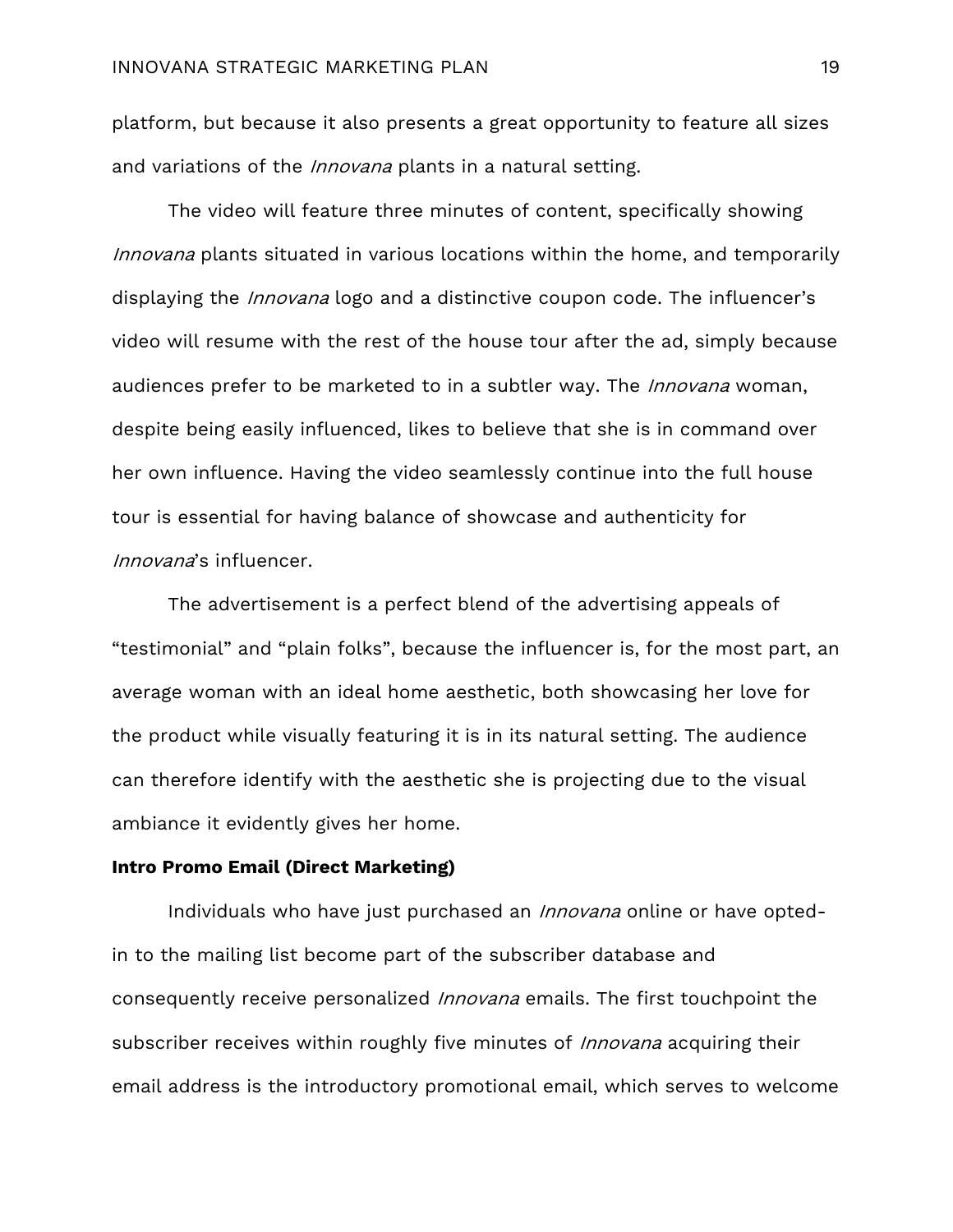#### INNOVANA STRATEGIC MARKETING PLAN 20

the individual to the community, inform the consumer by showcasing the main product offerings (three different sizes, plant variations, and scents), provide a testimonial advertising appeal from a micro-celebrity, and encourage people to purchase while highlighting some branded visuals (product images, gifs, user-generated content, etc. following the *Innovana* creative theme). Mobile-friendly email marketing would be ideal for the target consumer due to her busy schedule and penchant to constantly check her email for vital information regarding work, school, etc. The *Innovana* woman would prefer to receive all valuable correspondence on-the-go, through her phone.

#### **Explanation of the Message, Media and Advertising Choices**

The Innovana marketing team ensured that consistent creative elements (such as the same color scheme, typeface, and slogan) were implemented throughout the marketing campaign in order to communicate a singular thematic message of a modern minimalist lifestyle. Testimonials from micro-celebrities (i.e. specific YouTubers) were also a recurring advertising appeal used to establish legitimacy around the brand and to appeal to an already-existing following of individuals interested in the similar aesthetic style. From an analysis of the target market's demographic and psychographic data, the team concluded that an *Innovana* woman would respond most to ad media that is either weaved into the average industrious woman's day-to-day life ("plain folks" advertising appeal), or easily accessible through the digital channels she is highly accustomed to. To address the former point, having an